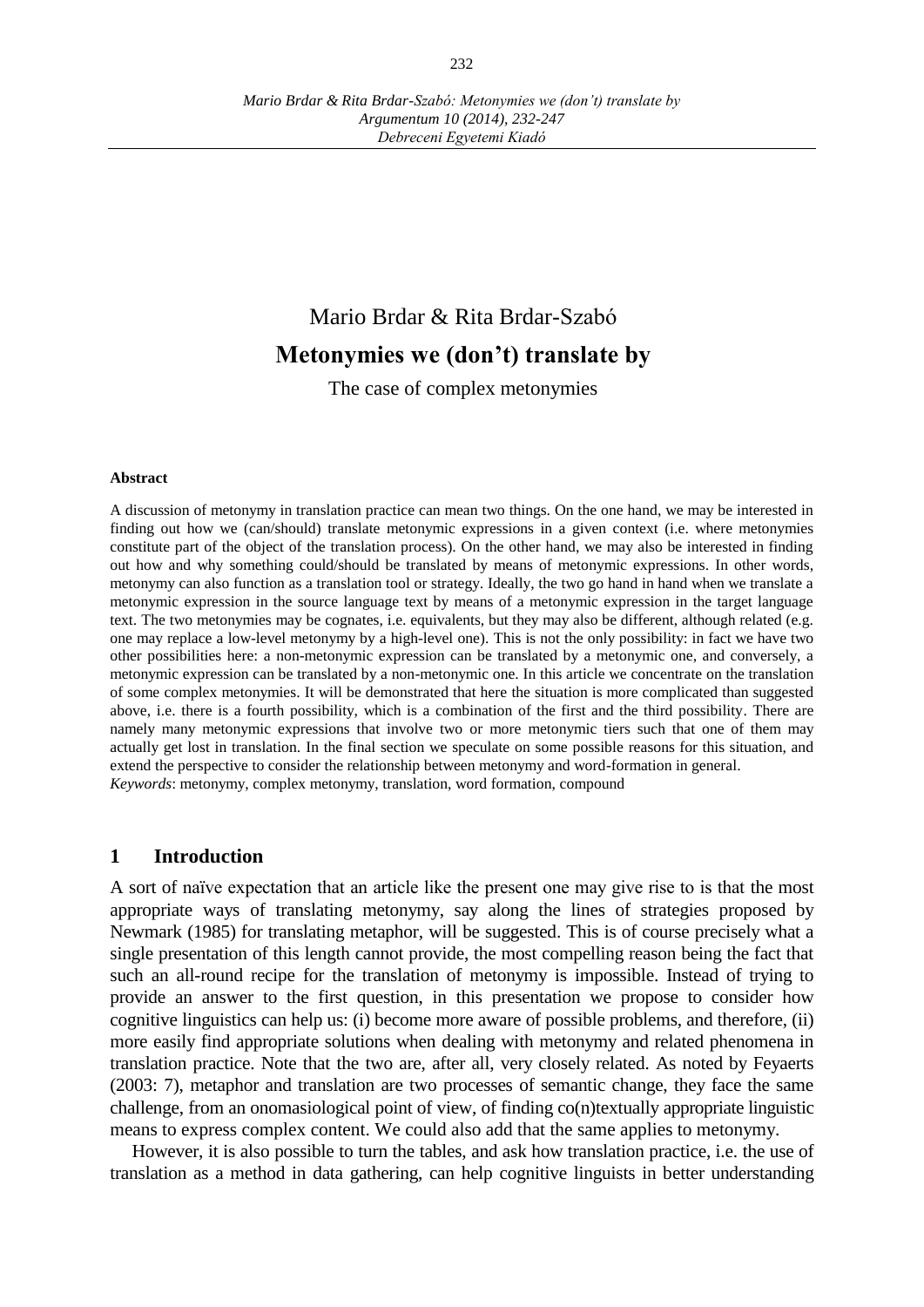#### *Mario Brdar & Rita Brdar-Szabó: Metonymies we (don't) translate by Argumentum 10 (2014), 232-247 Debreceni Egyetemi Kiadó*

metonymy. Our contention is that research on metonymy shows that cognitive linguistics and translation studies can cross-fertilize each other in more than one way, and that data gained through the translation method can be a very useful complement to other types of data, bridging the gap between intuition and some more empirical sources of data such as corpus-based research, the study of language acquisition, or contrastive and typological research. After all, it is well-known that translation was by far the most popular methodologies in contrastive linguistics, in particular in combination with a corpus of authentic data. These original data may be paired with their translations in a number of ways. The translation of authentic data can be elicited, which typically means working with a smaller number of small chunks of targeted data, e.g. individual sentences, but alternative translations can be provided for the same language, or for a number of languages, which may be very useful in some cases. We can even combine nonauthentic, i.e. constructed, data with elicited translation, and we can even elicit back-translation.

While contrastive linguistics in general, and in particular the vertical (or more contrastivetypologically oriented) one is primarily intent on finding out whether there is a sort of global equivalence between linguistic systems, translation as one of the methods used to contrast languages can uncover a number of details that might otherwise go undetected if we relied on various other types of *tertium comparations* not based on direct translation equivalence of authentic texts. Applied to the study of metonymy, we could say that while cross-linguistic comparisons may detect which metonymy types are in principle available, exercises in the translation of metonymies can help uncover some conditions of their use at the token level, primarily seen in the cultural and discoursal context. Specifically, translation as a method complementing other types of contrastive analyses may provide insights into fine-grained differences and similarities between languages in this area.

Unless their source is specifically indicated, all the translational data used in the present article are elicited translations provided by native speakers of Croatian and Hungarian, respectively. They were all fairly proficient speakers of English enrolled at Josip Jural Strossmayer University (Osijek) and Loránd Eötvös University (Budapest), respectively.

A discussion of metonymy in translation practice can mean two things. On the one hand, we may be interested in finding out how we (can/should) translate metonymic expressions in a given context (i.e. where metonymies constitute part of the object of the translation process). On the other hand, we may also be interested in finding out how and why something could/should be translated by means of metonymic expressions. In other words, metonymy can also function as a translation tool or strategy. Ideally, the two go hand in hand when we translate a metonymic expression in the source language text by means of a metonymic expression in the target language text. The two metonymies may be cognates, i.e. equivalents, but they may also be different, although related (e.g. one may replace a low-level metonymy by a high-level one). This is not the only possibility, in fact we have three basic possibilities here:



*Figure 1: Overview of the possibilities in translating (non-)metonymies by (non-)metonymies.*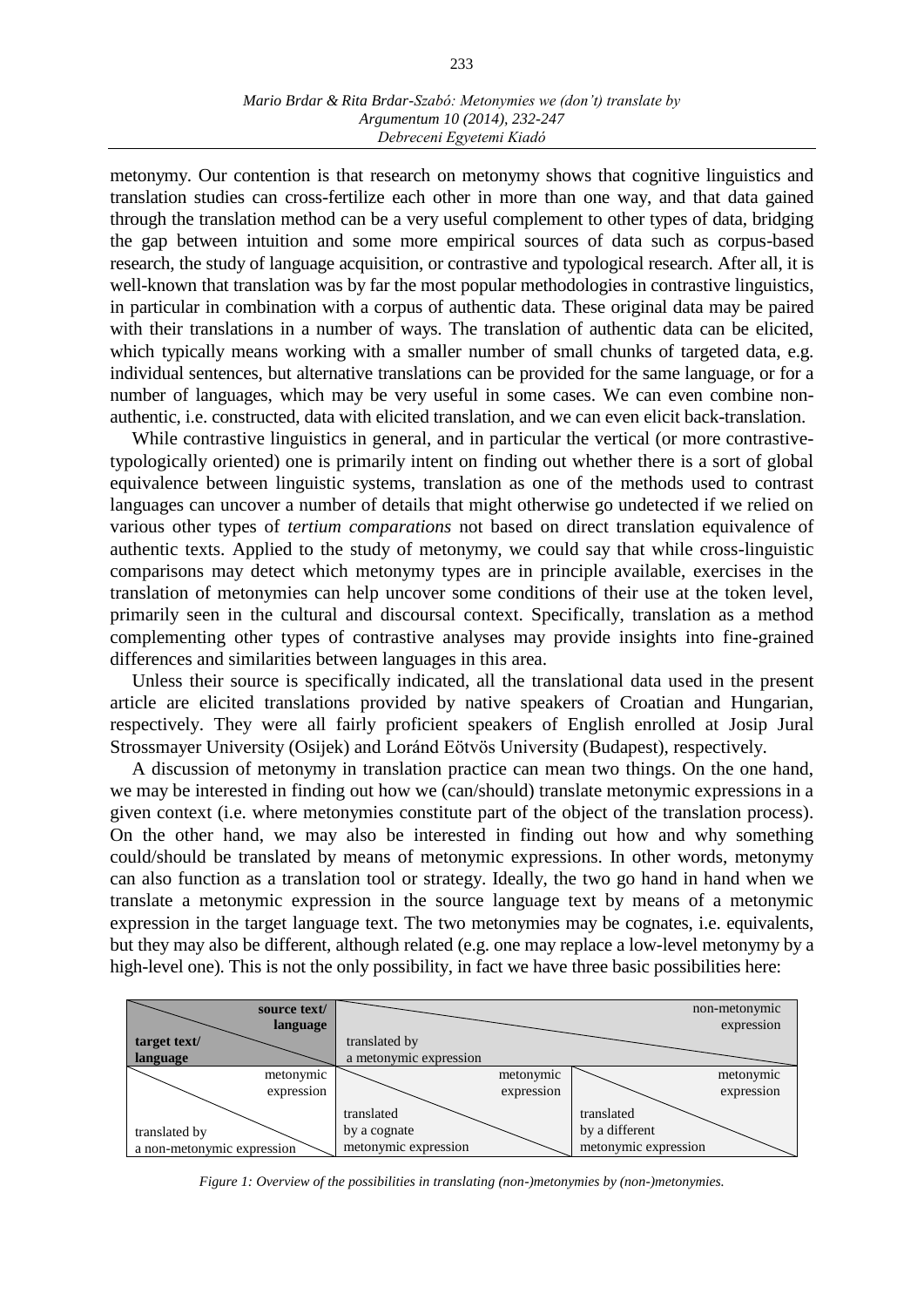#### *Mario Brdar & Rita Brdar-Szabó: Metonymies we (don't) translate by Argumentum 10 (2014), 232-247 Debreceni Egyetemi Kiadó*

The choice between these basic possibilities of handling a metonymic expression in a translation situation depends on a number of factors, such as the type of metonymy in question (in terms of its regularity, its complexity, the kind of relation involving parts and wholes, its cognitive and pragmatic function), the language pair involved in the translation situation (including their cultural background and structural givens), and the type of (con)text. In this article we will not be interested in the possibility in the upper right-hand corner of the table. We will not be primarily interested in the two possibilities in the lower right-hand corner either. Instead, we concentrate on cases when a metonymic expression is apparently translated by a non-metonymic one, i.e. we will be concerned with the possibility in the lower left-hand corner of Figure 1. More specifically, we focus on the translation of some complex metonymies. It will be demonstrated that the situation is more complicated here than suggested by the above, i.e. there is another possibility, which is a combination of the possibility in the lower left-hand corner and either of the two greyed-out possibilities in the lower right-hand-corner. There are namely many metonymic expressions that involve two or more metonymic tiers such that one of them may actually get lost in translation. We first illustrate in Section 2 some cases where a metonymic expression is apparently not translated by a metonymy in another language. While in some cases this may simply be due to the fact that the items involved are culturally less salient, i.e. less well-entrenched in the culture associated with the target language (Croatian or Hungarian in our examples), than in the culture associated with the source language (English), this may also be caused by the complexity of metonymies involved. In Section 3 we study some cases where regular metonymy-induced polysemy in one language indicative of two potential metonymic tiers is systematically translated into another language by means of morphological (word formation) constructions, exhibiting only a single potential metonymic tier. In the final section we speculate on possible reasons for this situation, and extend the perspective to consider the relationship between metonymy and word-formation in general.

## **2 Metonymies not translated by metonymies: the role of cultural entrenchment and of structural factors**

In some recent works metonymy is claimed to be a cluster of related reference point phenomena (Langacker 1999). Croft & Cruse (2004: 47), as well as Paradis (2004), thus distinguish three types of construals that are commonly referred to as metonymy in the literature. Considering the fact that the conceptual distance between the meaning of the metonymic vehicle and the metonymic target in the case of metonymic expressions arising through facetization as well as those of the active zone type is minimal, with hardly any noticeable shift in the direction of what we might call figurative meaning, it is no wonder that these metonymies are so common. They are common in terms of the number of specific instances (both types and tokens) and they are also common in terms of their being widespread across languages. They are so common that they are virtually inconspicuous, and this also explains why they are also frequently so inconspicuous in a translation situation. Consider the following German example of an active zone from Günter Grass' novel *Blechtrommel* and its English translation (*The Tin Drum*) containing an equivalent metonymy. What is meant here by German *Flüsse* and English *rivers* is not the whole bodies of water but just their surface.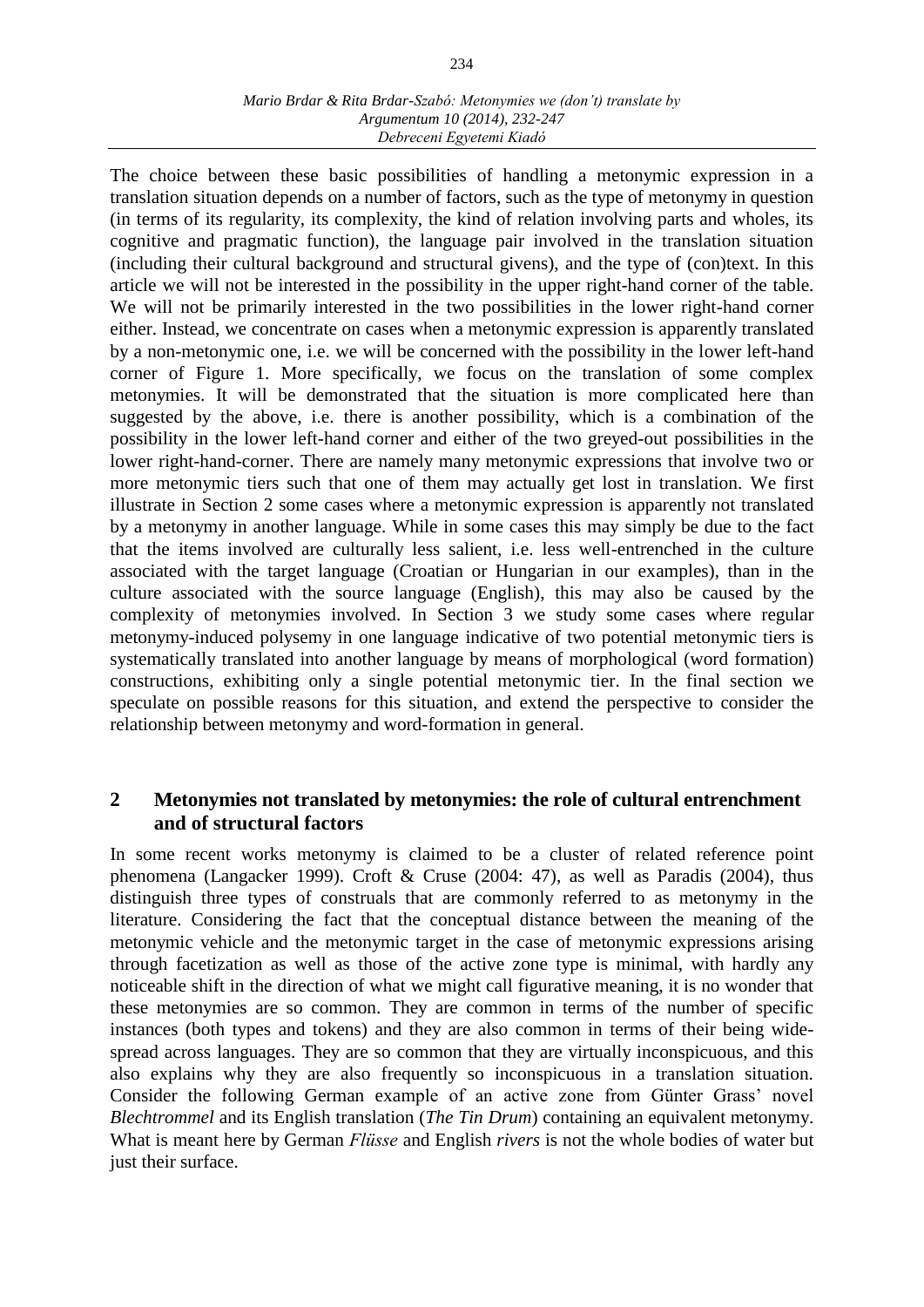- (1) *Im Winter, wenn die Flüsse vereist waren*…<sup>1</sup> in winter when DEF rivers frozen-over were 'In winter, when the rivers were frozen over'
- (2) *In winter when the rivers were frozen over*…<sup>2</sup>

Sometimes the reason for not rendering a metonymy in the source text by means of a metonymy in the translation may be that the metonymy in question is culturally so specific that it would be lost in translation, i.e. the translated text would be in part less intelligible because the speaker of the target language cannot be expected to be able to draw rich encyclopaedic knowledge necessary to work out the metonymy, even though we might be dealing with an example of the active zone type of metonymy. As an example of this consider the following example from the TV serial *The West Wing*:

(3) – *It's Korematsu all over again. – And there's a reason Korematsu's never been overturned. – (Are) you defending Japanese internment?'*

The proper name *Korematsu* is used in this SALIENT PARTICIPANT FOR THE EVENT metonymy to refer to a court case known as Korematsu vs. United States. On May 19, 1942, during World War II, American citizens of Japanese descent were compelled to move into relocation camps by a Civilian Restrictive Order. Fred Korematsu, a U.S.-born Japanese American, decided to stay in San Leandro, California and thus knowingly violate a Civilian Exclusion Order of the U.S. Army. He argued that the orders were unconstitutional and that they violated the Fifth Amendment to the United States Constitution. He was arrested and convicted. The Circuit Court of Appeals affirmed the conviction for evading internment, but it was challenged by Korematsu and finally overturned on November 10, 1983.

In the translation (actually in the subtitles) on one of the Croatian TV channels, the first mention of *Korematsu* was replaced by a phrase that can actually be seen as spelling out the metonymic target (literally 'Korematsu case'), the second was simply replaced by a lexical item *tužba* ('legal action/statement of claim, (com)plaint'):

(4) *Ponavlja se slučaj Korematsu.* repeats REFL case Korematsu 'The Korematsu case repeats itself'

Alternatively, this might have been rendered as *predmet Korematsu*, literally 'case Korematsu'. Note that this would be translated into Hungarian by means of a compound, either as *Korematsu-eset* or *Korematsu-ügy*, literally "Korematsu-case'.

## **3 Complex metonymies**

 $\overline{a}$ 

The reasons for not translating a metonymy by means of a metonymy may be of structural nature. Metonymies may be lacking or be less well-entrenched in a given language due to the structural givens of the language in question and because the target language prefers the use of

<sup>1</sup> Grass, Günter: *Die Blechtrommel*. Frankfurt am Main & Hamburg: Fischer Bücherei KG, 1964.

<sup>2</sup> Grass, Günter: *The Tin Drum*. Transl. by Ralph Manheim. London: Secker & Warburg, 1962.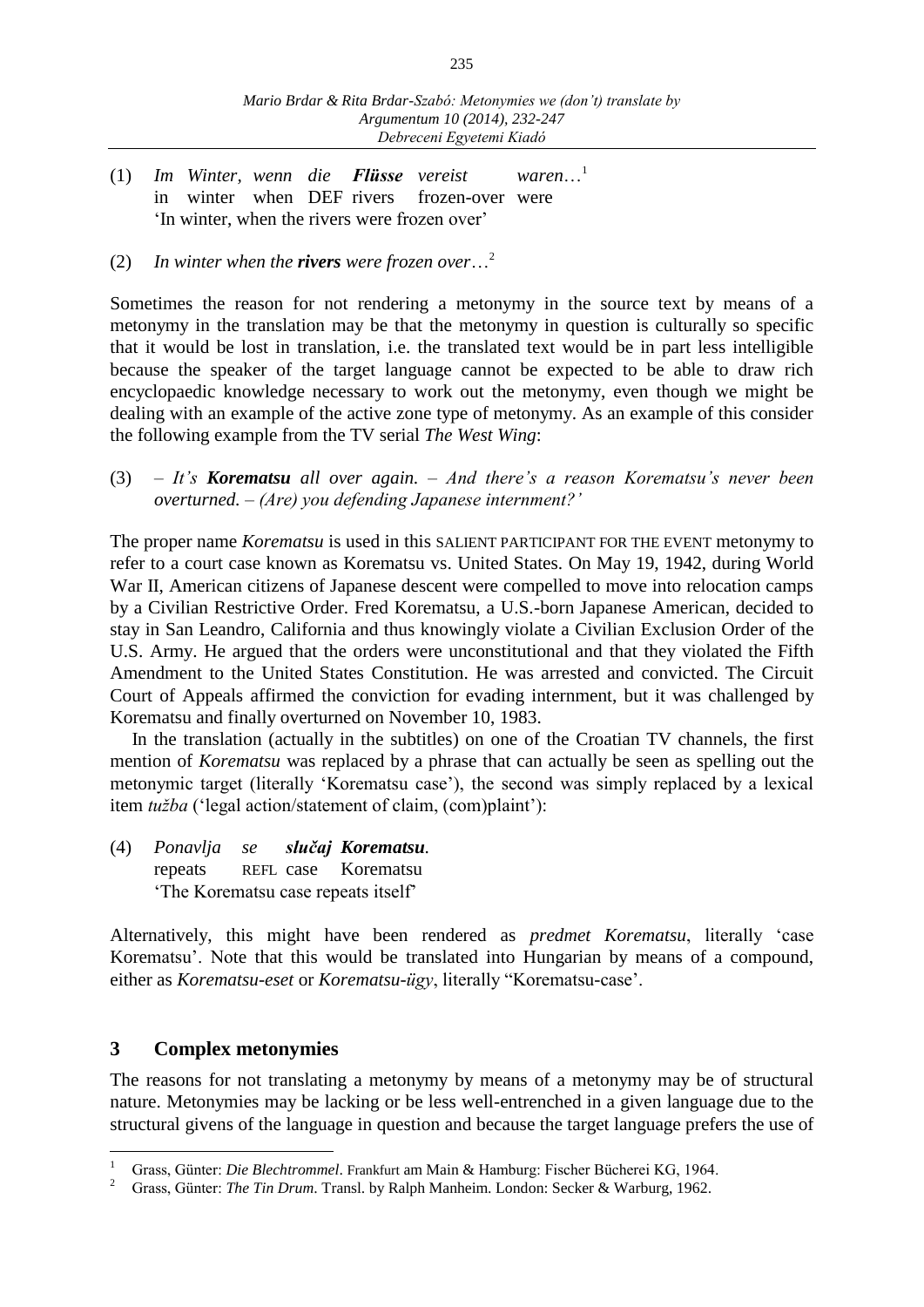certain explicit means of resolving polysemy. This is particularly true in cases of complex metonymies.

It has been noted that multiple conceptual shifts are possible, breaking up "complex conceptual mappings into simple, well-motivated mappings with a strong experiential basis" (Hilpert 2007: 80). These are cases of metonymic operations stacked onto each other, producing double or even triple metonymies (Ruiz de Mendoza & Mairal 2007). Such metonymic chains are referred to as multi-level metonymies (cf. Barcelona 2007), or as metonymic tiers in Brdar & Brdar-Szabó (2007).

Such double complex metonymies may be in actual fact much more common than usually supposed. Discussing one of the notorious examples of referential metonymy:

(5) *The first violin has the flu*.

Panther and Radden (1999: 9) note that

[a]s a musical instrument, a violin is immediately associated with a violinist as the player of that instrument. Moreover, the first violinist is defined as a member or a larger group of musicians, the symphony orchestra. Among the musicians or the orchestra, the first violinist is the most outstanding member. Finally, our knowledge of orchestras includes, among other things, the notion of music and its representation in scores. The predication *has the flu* as well as the attribute *first* trigger a non-literal interpretation of the noun phrase *the first violin.* Thus, the metonymic reading in [12] involves a shift from the instrument to the musician as the most readily available element in the frame. Through this metonymic shift, the reference point ('the first violin') is backgrounded and the desired target ('the first violinist') is foregrounded.

A sentence like (6) is a clear example of the expression in question referring to the musician (note the feminine personal pronoun as anaphor):

(6) ... *and then a moment later I realized that the first violin was playing it with an intensity that had her practically flying out of her chair.*

The same expression could in (7) be construed as referring to something more abstract, viz. the function or the role of the instrument in the orchestra:

(7) *Of course, I adore playing the first violin again, particularly live, but I…*

The expression "the first violin" could also be used to refer to the section of the orchestra. This means that we in fact may have more than one metonymic layer in some examples, the shift goes from the function of the instrument and/or the scores intended for the instrument or its sound to the instrument, and then to the musician performing on it, in the usual way, as in *The sax has the flu*.

Assuming such a framework, we note that *black belt* in (8) below qualifies as a doubletiered metonymy here because we first have an object which in karate or judo stands metonymically for a certain level of expertise and skill in these martial arts. On top of this first tier, we have an object standing for its possessor, i.e. the belt stands for the person having it, thus linking the skill with the person.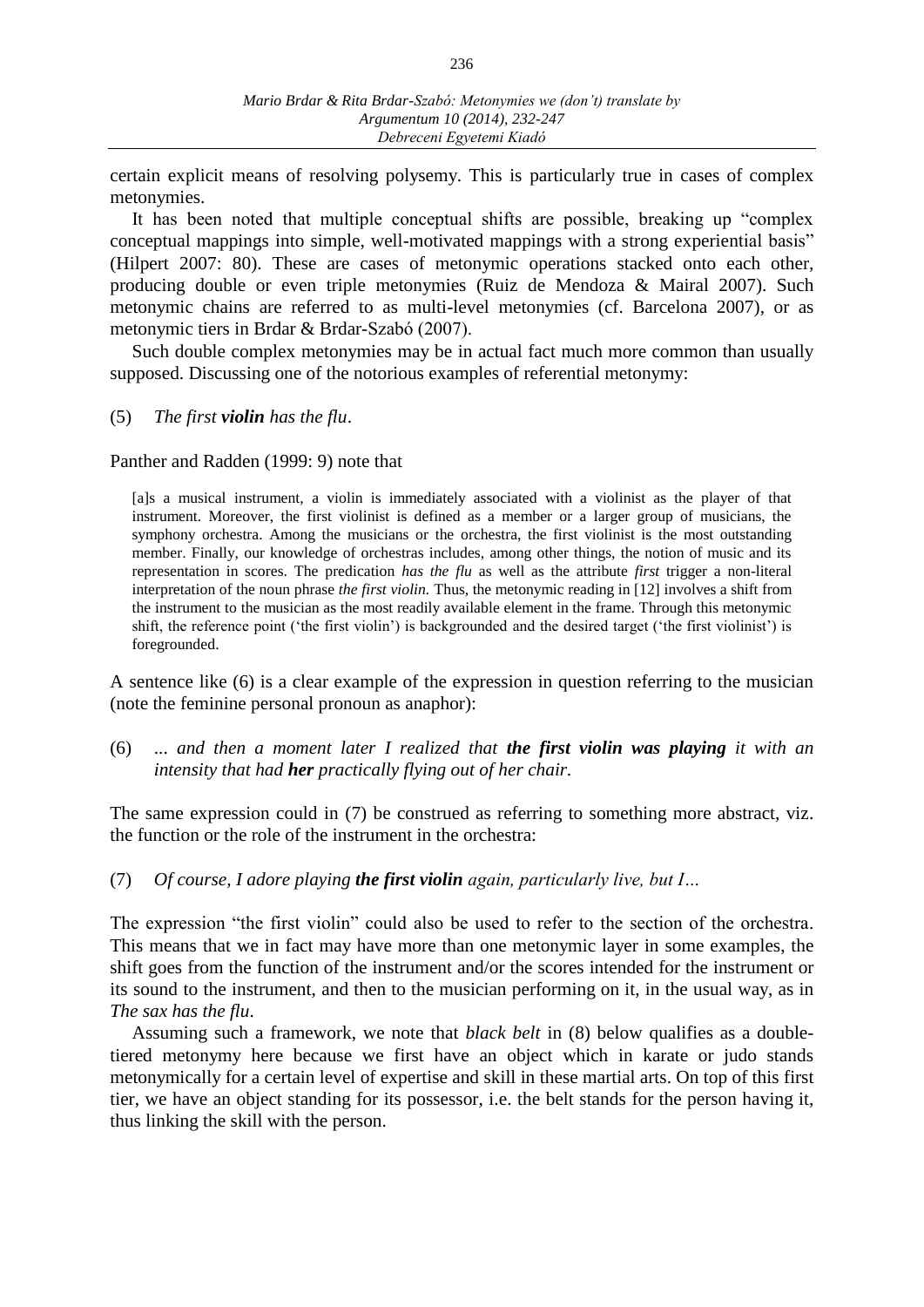(8) *A lot of people used to think I* was *a black belt just because I was a professional athlete*… (http://goodmenproject.com/featured-content/heart-of-a-beginner/, accessed May 12, 2014)

Such complex metonymies may be reduced in translation to a single metonymy. Consider example (8) and its Croatian translation in (9):

(9) *Puno ljudi je mislilo da imam crni pojas samo zato što*  many people AUX thought that have black belt just because *sam profesionalni sportaš*. am professional athlete 'Many people thought I had a black belt just because I was a professional athlete'

The second metonymic tier, where the object stands for the possessor, is missing in the Croatian translation, the expression in question cannot normally be used in the predicative position following the subject and the copula verb. Rather, the same idea is expressed by means of the verb of possession followed by a simple metonymy, literally 'that I have a black belt'. Equivalent double metonymies are in this case only attested in the jargon of the martial arts insiders, not even in a sort of common sports jargon, let alone in everyday speech. Interestingly, it is hardly found in subject position in Croatian as a double metonymy, referring to a person, not even in the specialized jargon.

Note that suffixation with the relational suffix -*s* is found as the counterpart of *black belt* in Hungarian:

(10) *Ki is az a Fekete Öves?* who really that the black belt.SUFF 'Who is after all that Black Belt?

In other words, the person as the metonymic target is virtually impossible, i.e. complex metonymies are effectively pre-empted by the implementation of this word formation strategy. Hungarian, as a matter of fact, happens to systematically avoid metonymic bahuvrihi compounds, relying on the same mechanism. The same strategy is employed in the case of 'first violin'. While it is clear in (11) that the metonymic target is the function or role:

(11) *Ez után az első hegedű veszi át a dallamot,*… this after the first violin.SUFF take.3SG over the melody.ACC (https://sites.google.com/site/tardosbela/Home/nehany-murol, accessed May 12, 2014) 'After this the first viloin takes over the melody'

there is no metonymy in (12-13), in which we note the suffixed noun. In other words, there is a division of labour in Hungarian between the simple noun and the complex noun derived from the former by means of the suffix –*s*, and the latter is therefore not found in metonymic use:

(12) *Takács 1989 óta a Finn Rádió Szimfonikus Zenekarában első hegedűs*. Takács 1989 since the Finnish Radio Symphonic orchestra-in first violin 'Takács has been the first violin in the Finnish Radio Symphonic Orchestra since 1989'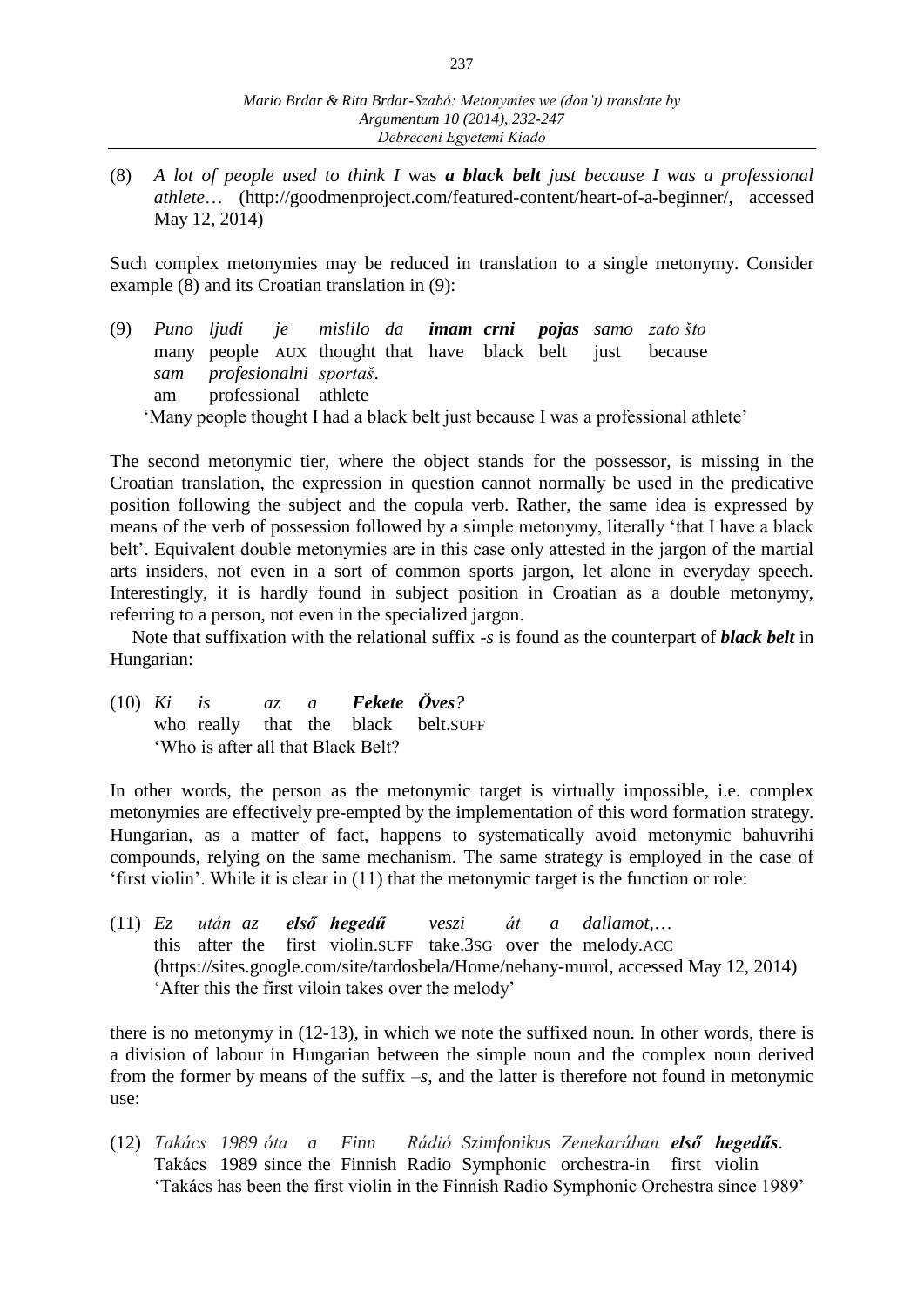(13) *Öt perc múlva az első hegedűs ismét leteszi a hangszert,…* five minutes later the first violin.SUFF again down.put.3SG the instrument.ACC 'Five minutes later, the first violin again puts down the instrument'

It could be claimed that there is a metonymy in the above examples, if we assume that the suffixation in question is a deadjectival conversion, i.e. it is originally an adjective used as a premodifier of a general noun such as *ember* 'man', *nő* 'woman', *fiú* 'boy', *mester* 'craftsman', etc., which is then used eliptically without the general noun and subsequently converted to a noun (cf. Kiefer & Ladányi 2000: 189-191, but also Laczkó 2000: 437-438). If we agree that they are outcomes of conversions they would also be analyzed as metonymies in the manner of Dirven (1999). However, it is also possible to assume that such a conversion may have taken place at a given point in time with a given number of suffixations, but that –*s* was in such complex words reanalysed at a later point as a noun-forming suffix. Note that there are a number of well-entrenched nouns suffixed by –s, such as *anyós* 'mother-in-law', *após* 'father-in-law', *jatékos* 'player', or *kapus* 'goalie/goalkeeper', and even some among the nouns denoting professions (which are listed as one of the classes involving conversion in Kiefer & Ladányi 2000), such as *portás* 'doorman'. It would be very difficult to find a general noun functioning as their head, or their respective heads, in non-elliptical constructions if they were originally adjectives. The appropriate sense of *kapus* is defined in Pusztai (2003) as *kapuvédő*, literally 'goal.defender', i.e. there is no attempt to provide a general noun (corresponding to 'man' or 'player') that would be modified by the adjective *kapus*. Incidentally, *kapus* in its adjectival use is said to be rare and is defined as *vmilyen kapuval ellátott* 'provided with/having a gate'. This ornative sense is very far away from the meaning of *kapus* used as a noun. The adjectival sense of *kapus* needed for the paraphrases leading to conversion would need to be very general, and it is a real mystery why it should not be recorded in dictionaries. Another piece of evidence supporting the view that items like *hegedűs* in (12-13) are nouns formed from nouns or verbs rather than adjectives converted to nouns is the fact that in colloquial spoken language the final long vowel may get shortened. This is less likely to happen in the case of *hegedűs* used as a genuine adjective in:

(14) … *és mindig azt kéri, hogy a hegedűs zene szóljon.* and always that requests that DEF violin.SUFF music sound.SUBJ '… and always asks for violin music' (http://www.magyarszo.com/hu/2247/Velemeny\_Jegyzet\_Ruzsfolt/107533/Anya-t% C3 %A1ncolni!.html)

This variation in the length of the vowel shows in the use of this lexeme as a family name, where both *Hegedűs* and *Hegedüs* are recorded.

The suffix  $-s$  is claimed to produce nouns directly from nominal bases in Keszler (2000: 318-320) and Keszler & Lengyel (2008: 128-131), as in *fazekas* 'potter', *gyümölcsös* 'orchard', *órás* 'watchmaker', etc.

All this points in the direction of nouns in –*s* being the output of suffixation rather than of conversion preceeded by suffixation. But even if we accept the conversion analysis and the metonymy accompanying it, the point we make above is in no danger. Metonymy or no metonymy in the case of *(első) hegedűs*, Hungarian still does not stack two metonymies, i.e. it does not produce a complex metonymy.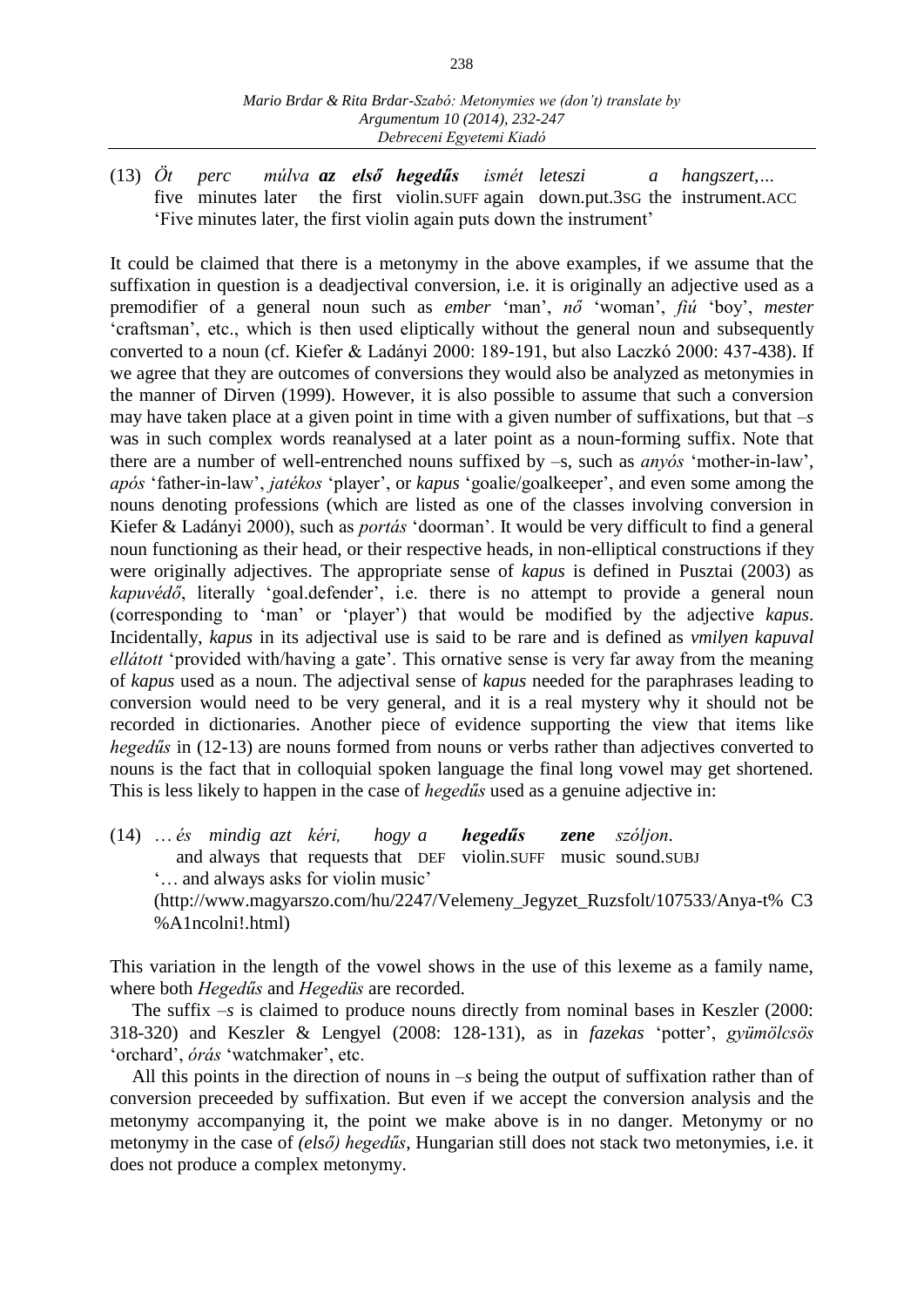A similar phenomenon can be observed in the case of certain nouns denoting animals. They can be used metonymically to refer to the meat of animals. The term 'animal grinding' has been used to refer to specific cases of the phenomenon variably called logical metonymy, logical polysemy, or regular polysemy, i.e. to those cases in which one and the same label can be used to refer holistically to the animal species or specimen as well as to the flesh of the animal in question, not necessarily always conceived of as foodstuff, i.e. as the meat of that animal, as illustrated in the following English examples:

#### (15) a. *We did not always eat turkey for Christmas dinner.*

b. *Mom and dad got word that I ate goat and just thought, "Oh, that's such an Erika thing to do, eat goat.*" (http://www.dadamo.com/B2blogs/blogs/index.php/2005/01/ 22/holy-goat?blog=13, accessed May 12, 2014)

In the cognitive linguistic literature this is treated as a subtype of WHOLE-FOR-PART metonymy, specifically OBJECT-FOR-MATERIAL-CONSTITUTING-THE-OBJECT within the *Constitution ICM* (Radden & Kövecses 1999: 32). The lexical item labelling the concept of the whole animal stands here only for a particular aspect of the whole animal, i.e. its bodily substance/flesh/meat as processed and used as foodstuff. The substance that we use as food is only part of the whole animal's body, as animals are skinned, boned, etc., and usually it is not the whole carcass that is meant, but rather some smaller portion of it.

Although this metonymy may appear fairly productive as far as English is concerned, which is also suggested by the terms used in some unification frameworks, such as logical metonymy/polysemy, or regular polysemy, an examination of cross-linguistic data reveals a slightly different picture. While this sort of conceptual conversion is certainly more or less always available in theory as an open pattern, the fact is that it is not so regularly made use of. Of course, one of the factors diminishing the productivity of this metonymy is the well-known historical incident in the course of which a number of lexical items were borrowed from Norman French that denoted the meat of certain domestic and wild animals, thus effectively blocking the polysemy from obtaining in a series of native Anglo-Saxon items (e.g. *cow – beef, calf – veal, pig – pork, sheep – mutton, deer – venison*). In many other cases, we have a replacement by a  $N + N$  combination, with *meat* as the second noun.

As might have been expected, French exhibits regular metonymy in the case of the exceptional items listed for English above. *Mouton* is used, similarly to English *hogget*, to refer to sheep, its meat, and also to sheepskin. *Vache* in addition to functioning as the counterpart of *cow* is also used to refer to 'cowhide', *boeuf*, on the other hand, not only means 'beef' but also 'ox/steer' (note also the use of both *viande de vache* 'meat of cow', and *viande de boeuf* 'meat of ox'). *Porc* denotes both 'pig' and 'pork' (next to *viande de porc*, 'meat of pig'). Finally, *veau* denotes both 'calf' and 'veal' (next to *viande de veau* 'meat of calf').

The pattern of the replacement of metonymy by means of the  $N +$  *meat* combination, realized as a compound noun, is quite wide-spread in German (with *Fleisch* 'meat' as the second constituent, i.e. as the compound head):

## (16) *Schweinefleisch* 'pig-meat', *Rindfleisch* 'cattle-meat', *Schafsfleisch* 'sheep-meat', *Ziegenfleisch* 'goat-meat'

A word for word translation of the English examples in (15) into German would be decidedly odd, as the examples would convey the idea that the unprocessed animal as whole was eaten,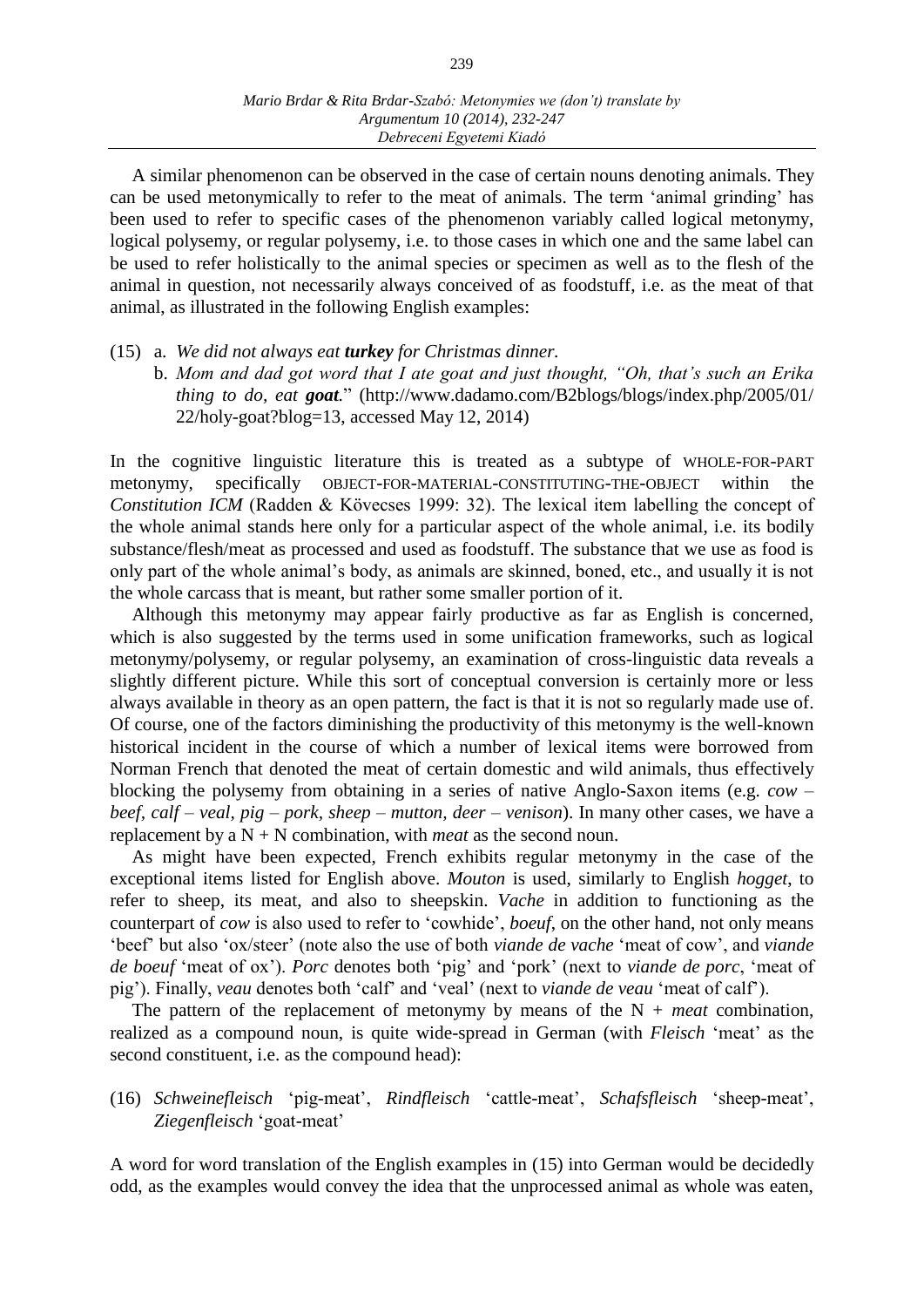complete with bones, skin, innards, hoofs, horns, etc, which would be more appropriate if the subject were a carnivorous animal, but it works with *Lamm* 'lamb' or *Ente* 'duck', even if -*fleisch* is ellipted.

Hungarian exhibits the same behaviour, i.e. it has compounds with *hús* 'meat' as the second constituent, i.e. as the compound head:

(17) *sertéshús* 'pig-meat', *marhahús* 'cattle-meat', *birkahús* 'sheep-meat', *kecskehús* 'goatmeat'

Cases of ellipsis with the ommision of *hús* may be observed in some ostensive contexts (just like in Croatian), but this does not work all the time. In order to check this we performed a Google search for the exact sequence "*egy kiló sertés*" 'one kilogram pig'. It retrieved 6,510 hits, out of which we perused the first 100 items, including repetitions which appeared after the 40 most relevant results were displayed). It turns out that the lexeme *sertés* alone was not used there to metonymically refer to the meat of the animal. Instead the lexeme was followed by *hús*, either spelt as a compound or misspelt as two words. In a number of instances it was followed by words denoting certain chunks of meat such as *karaj* 'chop', *comb* 'leg/ham' or *pecsenye* 'roast joint', by *darálthús* 'minced meat', or quite irrelevantly by *zsír* 'fat' or *ára* 'price'.

A language such as Croatian, which unlike Germanic languages or Hungarian, virtually lacks compounding as a word formation process, resorts to other syntactic or morphological means. First of all, for all cases of animals that are, culturally speaking, less usual or unusual as potential foodstuffs, there is the phrasal expression *meso (od)*  $X_{gen}$  'meat of X'. However, the most important strategy is suffixation, with a cluster of related suffixes, -*ina*, -V*tina* and – V*vina*, used to derive the names of meat of various animals:

#### (18) a. *govedina* 'beef'

- b. *svinjetina* 'pork', *prasetina* 'piglet meat', *teletina* 'veal', *ovčetina* 'mutton', *koz(l)etina* 'goat meat', *guščetina* 'goose meat', *piletina* 'chicken meat', *konjetina* 'horse meat', *jeletina* 'deer meat', *jaretina* 'kid meat', *janjetina* 'lamb meat', *zečetina* 'rabbit meat', *nojetina* 'ostrich meat'
- c. *tunjevina* 'tuna meat', *veprovina* 'boar meat', *kitovina* 'whale meat', *jelenovina* 'deer meat'

It is interesting to note that, if required, names for the meat of almost any animal can be coined by using one of these suffixes, e.g. *tigrovina* 'meat of a tiger', *zmijetina* 'meat of a snake', *slonetina* "meat of an elephant', i.e. it is at least as productive as reclassification in English (cf. Brdar 2007).

Summing up what we have seen in the case of animal grinding, we can say that the application of this metonymy is seriously constrained in a number of languages and that this also appears in translation, so that translating English utterances using the items in (15) would in languages such as German, Hungarian or Croatian (just like in many other Slavic languages, cf. Brdar 2009), result in the loss of this facetization type of metonymy. The concepts in question are expressed by means of compound nouns or suffixations.

It is interesting, however, to note that these nouns can in special contexts be used as complex metonymies. They can also easily be used as double or two-tiered metonymies, e.g. when we have an ostensive context in which a dish made out of the meat of one of these animals is contrasted with dishes prepared from the meat of other animals, as in: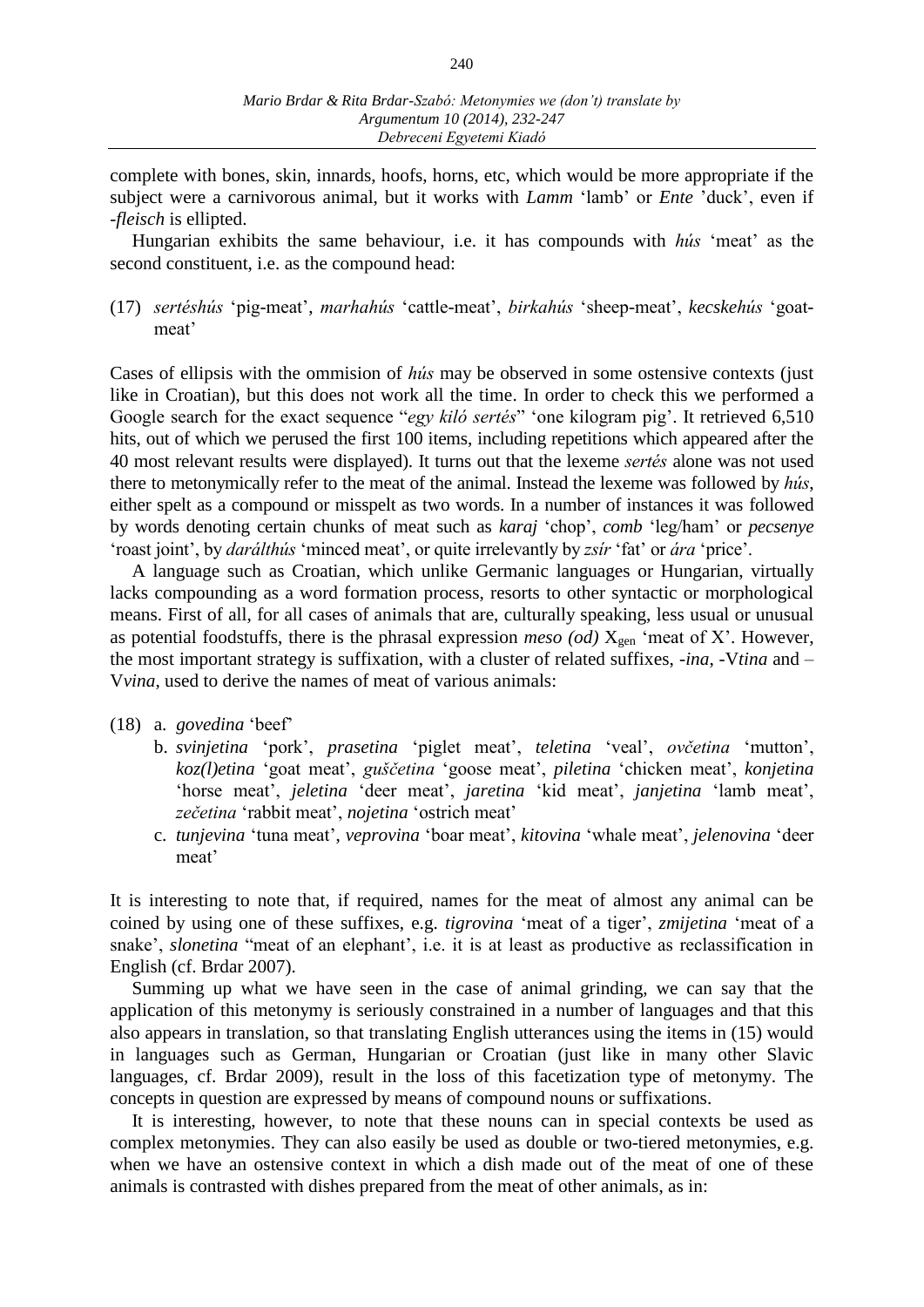(19) … *so we headed there where, yes, I ordered turkey… and loved every single bite…*

Here the name of the animal stands for the meat of that animal, which in turn stands for a dish made using that meat. Translating this into Croatian, we get, as might have been expected, the suffixation that is normally used to denote the meat of the animal, but is now used as a metonymy:

(20) … *da, naručio sam puretinu,… i uživao u svakom zalogaju*… yes ordered.1SG AUX turkey.SUFF and enjoyed in every morsel 'Yes, I ordered turkey, and I enjoyed every morsel'

This means that instead of a series of two metonymies, we may get a single metonymy in the translation, which qualifies as a translation by means of a different metonymy, considering the fact that the single metonymic vehicle in the source language is matched with a metonymic vehicle in the target language, which is normally not its default translation equivalent.

Let us now turn to some instances of the reverse of the OBJECT-FOR-MATERIAL-CONSTITUTING-THE-OBJECT metonymy, viz. to MATERIAL FOR OBJECT MADE OF THE MATERIAL. It is quite productive in English, as shown by the fact that numerous lexical items that primarily denote substances, e.g. lexemes for metals, which are inherently non-count, can be used to refer to a whole range of objects made of that metal. Cf. the following series of examples with *silver*. In (21), the lexeme is used to refer to the substance, but in (22) we note a metonymic shift whereby the noun comes to denote some unspecified piece of that metal, which Oxford English Dictionary (Simpson & Weiner, 1992) glosses as "a piece or strip of silver".

- (21) a. *Silver is the top pick for 2007 but trade carefully If 2007 proves to be a stormy year in financial markets, as this column predicted last week, then precious metals look the most solid investment choice. However, precious metals would likely also tumble in a global capital market sell-off, along with oil and other commodity prices.* (http://www.ameinfo.com/blog/financial-planning/silver-isthe-top-pick-for-but-trade-carefully/, accessed May 12, 2014)
	- b. *But industrial silver is used for its physical properties, corrosion resulting in failures; in museums, when corrosion products change the visual appearance of the art objects, they also form a protective coating, slowing down the corrosion process.* (http://www.iaq.dk/iap/iaq2003/2003\_15.htm, accessed May 12, 2014)
- (22) *They are connected, all the zincs by one wire, and all the silvers by another wire*. (http://www.forgottenbooks.org/readbook\_text/Theory\_and\_Practice\_of\_Electro-Deposition\_Including\_1000757765/117, accessed May 12, 2014)

In addition to (21-22), the same dictionary lists *silver* as having a series of derived meanings. It can be used in the sense of 'silver medal', 'silver coin' (which is further metonymically extended to mean "price of something in silver'), 'silver thread':

(23) a. *To have won one gold medal and two silvers in those Games was not only phenomenal, it was historic.*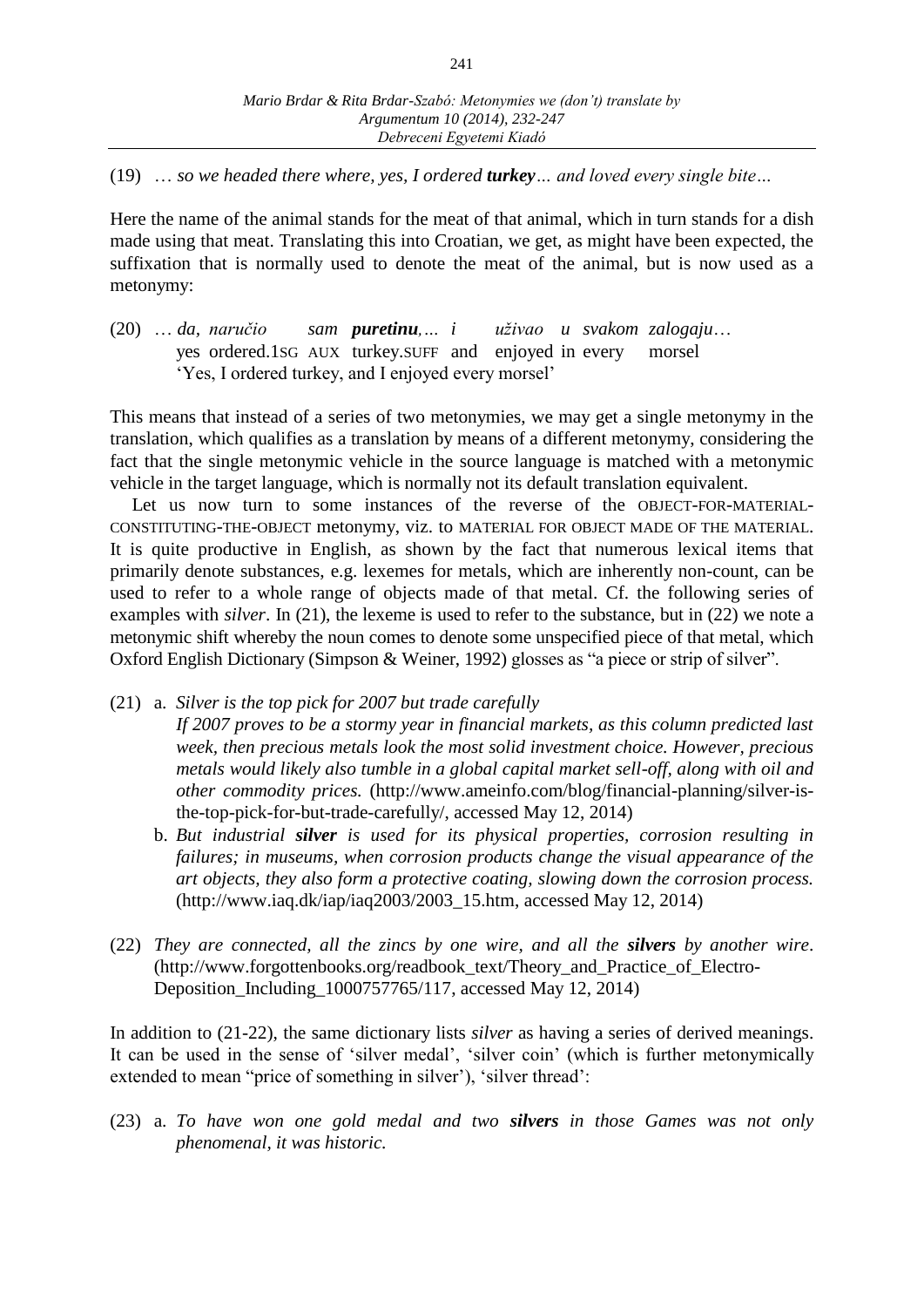b. *The only US gold coins that he has are a 1883 \$20, an 1898 \$10, an 1897 \$5 and some silvers that we still need to sort through*. (http://www.coincommunity.com/ forum/topic.asp?ARCHIVE=true&TOPIC\_ID=7501, accessed May 12, 2014)

Silver, sometimes pure, but more usually as alloy, i.e. mixed with other metals, is used to produce a range of jewelry and valuable household items. Even the artifacts made from materials other than silver but which have a silver coating or plating layer on the object are referred to as *silver(s)*:

- (24) a. *Too much polishing can wear down the finish on some silvers. Items which are coated or plated should be washed by hand often and polished only once or twice per year. As long as silver is cleansed regularly and stored properly, there's no need to polish silver more than once a year.* (http://www.essortment.com/clean-polish-silver-46603.html, accessed May 12, 2014)
	- b. *Dip your silvers (jewellery, cutlery, etc.) in water used for boiling potatoes. Wash with soap after an hour. This will bring back the sparkle.* (http://www.gujaratplus. com/food/fd/kitchen/tips/index.html, accessed May 12, 2014)

In the domain of colours (colour being a very salient property of this metal) *silver* can be used to refer to 'silver tincture' (in heraldry), or 'silvery colour or lustre':

(25) *DEEP Chocolate beauties should steer clear of ashy shades (light pinks, pale blues, some silvers) that leave behind a fake frosty finish. Warm it up with 1. Becca Eye Colour Shimmer in Jacquard*;…

Probably the most exotic use of *silver*, clearly a metonymic shift based on the colour aspect of silver, is to refer to particular varieties of various animals, fish and insects that have silvery colour or markings making them distinct from other (sub)varieties. This is again a complex metonymy (metal  $\rightarrow$  color  $\rightarrow$  animal phenotype). Cf. some examples of this use:

- (26) a. *The exquisite silvers are considered the most ethereal of all Persian* (http://www.cfa.org/Breeds/BreedsKthruR/Persian.aspx, accessed May 12, 2014)
	- b. *There are two very different silver salmon this month. Early in the month, trolling the deep cold waters off Admiralty and Shelter Island and Icy Strait, we find huge schools of silvers, running from a few feet to a few hundred feet deep, following the schools of bait on the way to those creeks where they will eventually spawn and die.* (http://www.capitalcityweekly.com/stories/091405/boatbroker\_20050915003.shtml)
	- c. *June bugs with panache, jewel scarabs come in colors that rival gemstones. Heat and humidity during their development may influence color: Some green species produce a pink form, and some silvers turn gold*. (http://ngm.nationalgeographic. com/ngm/0102/postcards2b.html, accessed May 12, 2014)

As might be expected, these again do not lend themselves to translation into Croatian or Hungarian as complex metonymies. The Croatian equivalent of *silver* in (26a) is *srebrno osjenčana perzijska mačka*, lit. 'silver-ly shadowed Persian cat,' while the counterpart of *silver* in (26b) is *srebrni losos* 'silvery salmon'. The Hungarian counterparts are *ezüst perzsa (macska)* 'silvery Persian (cat)', and *ezüst lazac* 'silvery salmon', respectively.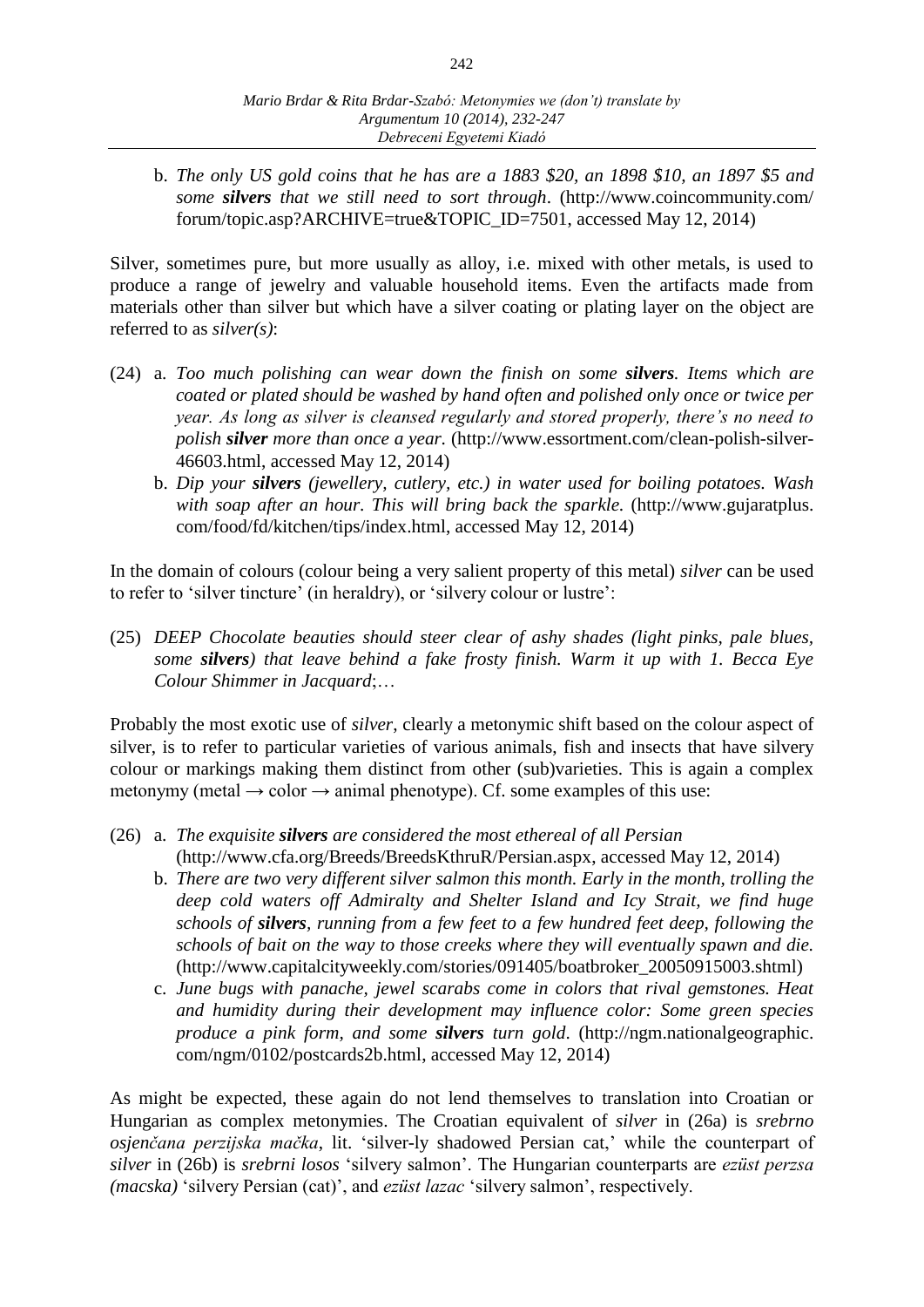#### **4 Concluding remarks on possible motivation**

In the introductory section we stated that data gained through the translation method can be a very useful complement to other types of data in cognitive linguistics, bridging the gap between intuition and some more empirical sources of data such as corpus-based research, the study of language acquisition, or contrastive and typological research. Naturally, this applies to the research on metonymy as well. We are of course aware of the fact that translation data may contain a certain amount of "noise", i.e. they may be skewed due to some intrinsic aspects of the translation process, e.g. the parallels between languages, or their lack, may be distorted due to a whole range of reasons, among which stylistic factors may be very important. However, when we discount such "non-systematic" causes of variation we may be able to observe interesting correlations.

Mandelblit's (1995) *Cognitive Translation Hypothesis* provides for two possible scenarios in the translation of metaphors. *Similar Mapping Condition* obtains if no conceptual shift occurs between languages, while in the case of *Different Mapping Condition* a conceptual shift takes place from source language to target language. In order to check the difference between the two scenarios, Mandelblit (1995: 493) used the time parameter, and concluded that "the difference in reaction time is due to a conceptual shift that the translator is required to make between the conceptual mapping systems of the source and target languages." She has found that metaphorical expressions take more time and are more difficult to translate if they exploit a cognitive domain quite different from that of the target language equivalent expression. This was also confirmed by Tirkkonen-Condit's (2002) study.

Taking into consideration the fact that by definition the conceptual distance between the source and the target concept is much smaller in the case of metonymy than in the case of metaphor, we have a natural explanation for the relative ease with which many utterances with metonymic expressions can be translated. In addition to the fact that the conceptual distance between metonymic sources and metonymic targets is much smaller, as they are both within the same domain, the search in the target language is, as a rule, reduced to establishing whether there is an equivalent domain available in the target language or not. This, however, also implies that if the conceptual distance is increased in the case of metonymy, and this is what happens in the case of complex metonymies, translation equivalence may be more difficult to achieve.

It has been claimed in Brdar-Szabó (2009: 334) that the complexity of metonymic layering (resulting from a combination of several superimposed metonymies of the same functional type, or from a mix of functionally different types) has to be considered as another important aspect in metonymy typologies and also as a new factor in motivating certain cross-linguistic differences. Individual languages may vary with respect to how many such layers or levels they allow under certain circumstances.

Let us point out that, according to Thornburg and Panther (1997), as well as Panther and Thornburg (1998, 1999) the interpretation of indirect speech acts is based on the activation of a certain part of a cognitive model. Specifically, the interpretation of the indirect speech act is based on the metonymic evocation of the whole model or one of its parts through a previous activation of another part of the model. This idea about the metonymic motivation of indirect speech acts, first formulated by Gibbs (1994: 351ff.), has been worked out in more detail in a series of studies by Panther and Thornburg. Their speech act scenario model is based on the assumption that any element of an illocutionary scenario or a speech act scenario can stand metonymically for the whole of the associated illocutionary category. The central component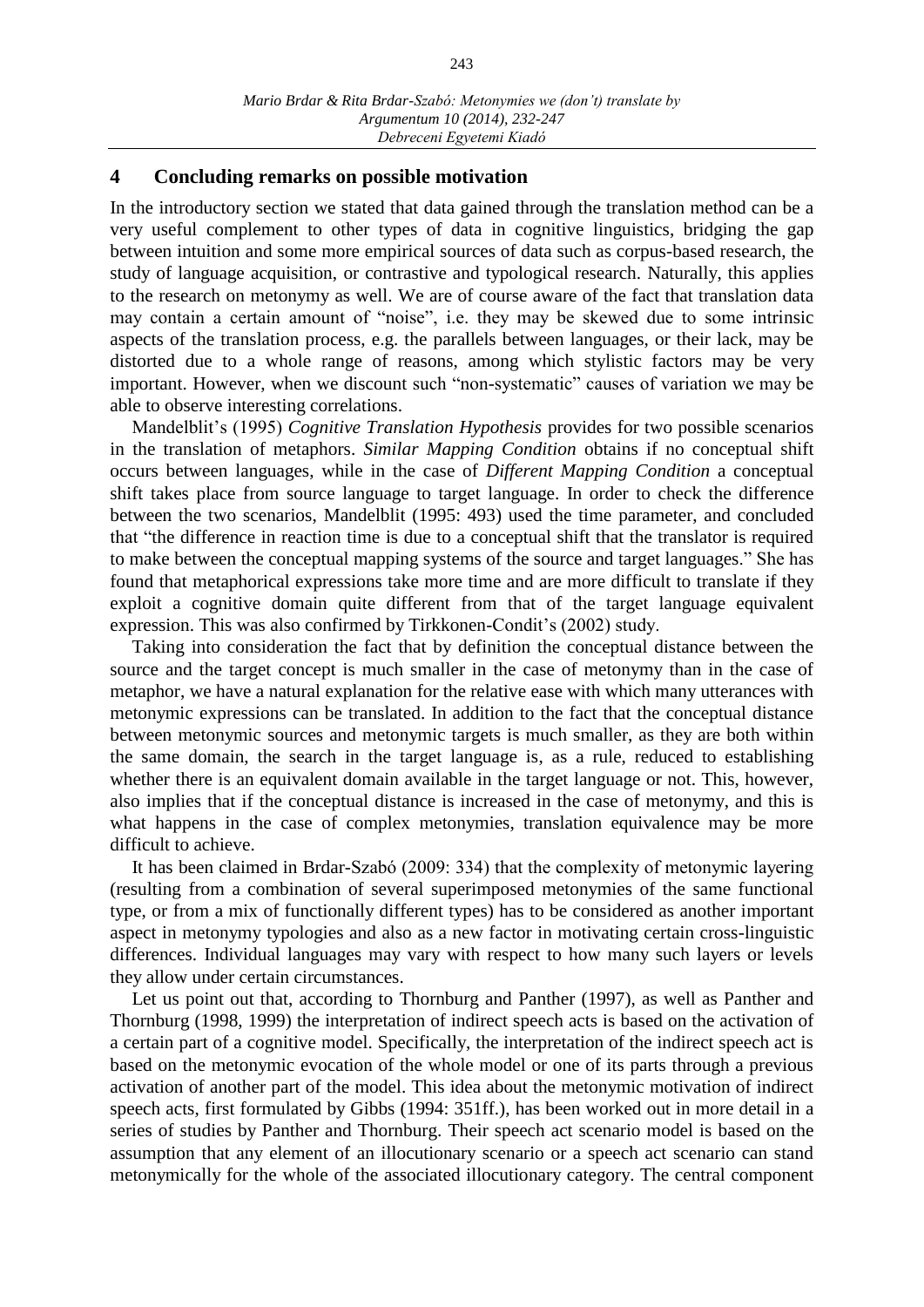of the model is the idea that our knowledge about illocutionary categories is organized in the form of so-called illocutionary scenarios as an information package, stored in our long-term memory, and accessible to all members of a linguistic community, so that a brief hint at a particular component of the associated scenario suffices to activate the whole illocutionary category, or at least to point in its direction. As far as the productivity of illocutionary metonymies is concerned, Panther and Thornburg put forward the following hypotheses:

### **Hypothesis 1**

The more distant a speech act scenario component is from the CORE, the weaker is its ability to evoke the scenario metonymically. In other words, the more conceptually removed a component is from the CORE, the less likely that component will be in a *stand for* (metonymic) relation to the scenario as a whole. (1998: 761)

## **Hypothesis 2**

The more components of a scenario present in a discourse, the easier it is to identify the scenario and the more likely even a relatively peripheral component can stand metonymically for the scenario. (1998: 768)

It will be seen that their Hypothesis 1 is actually compatible with our claim about complex metonymies.

All this would imply that complex metonymies would in general be more difficult to translate across languages, i.e. this would be a universal phenomenon, and there would be no significant differences between languages. However, we have demonstrated that certain languages can more easily accommodate some complex metonymies, while some other languages are more prone to replace one of the ingredients of the complex by a nonmetonymic counterpart. There are, in our opinion, several mutually related reasons for why some languages are, so to say, "more metonymic" than some others. Most of them have to do with some structural facts concerning the languages in question. Below we address just one of these, viz. the issue of metonymy-based polysemy tolerance and its avoidance in various languages by means of word-formation constructions.

Both metonymy and word-formation can be viewed as ways of packaging semantic material into words, i.e. as lexicalization strategies in the sense of Lehrer (1992: 249). They are both based on recycling existing lexemes. However, they are complementary in their function, as far as the functional notion of the elastic stability of the linguistic system is concerned (Mathesius 1976). In order to be able to function as an effective means of communication, ensuring adequate margin of intersubjectivity and mutual intelligibility among its speakers, language must be stable enough. On the other hand, the extralinguistic reality that language is used to communicate about is in a constant flux and change, with a continuous rise of new concepts that need to be lexicalized, as well as the potential need to talk about these and others in new ways. This means that language must be an open code, elastic enough to make possible certain changes, not only innovations, but also repairs if its stability is endangered by some innovations. In other words, language must be elastic enough to allow all this to take place. This elastic stability is also at work in human languages balancing between transparent and opaque coding strategies, i.e. between isomorphy and anisomorphy. Isomorphy is a one-to-one relation between meaning and expression, the form and the content, i.e. between word forms and concepts (Geeraerts 1989: 91), e.g. when an affix has only one meaning. Anisomorphy is a lack of one-toone correspondence, its result being polysemy and homonymy. Of course, we find both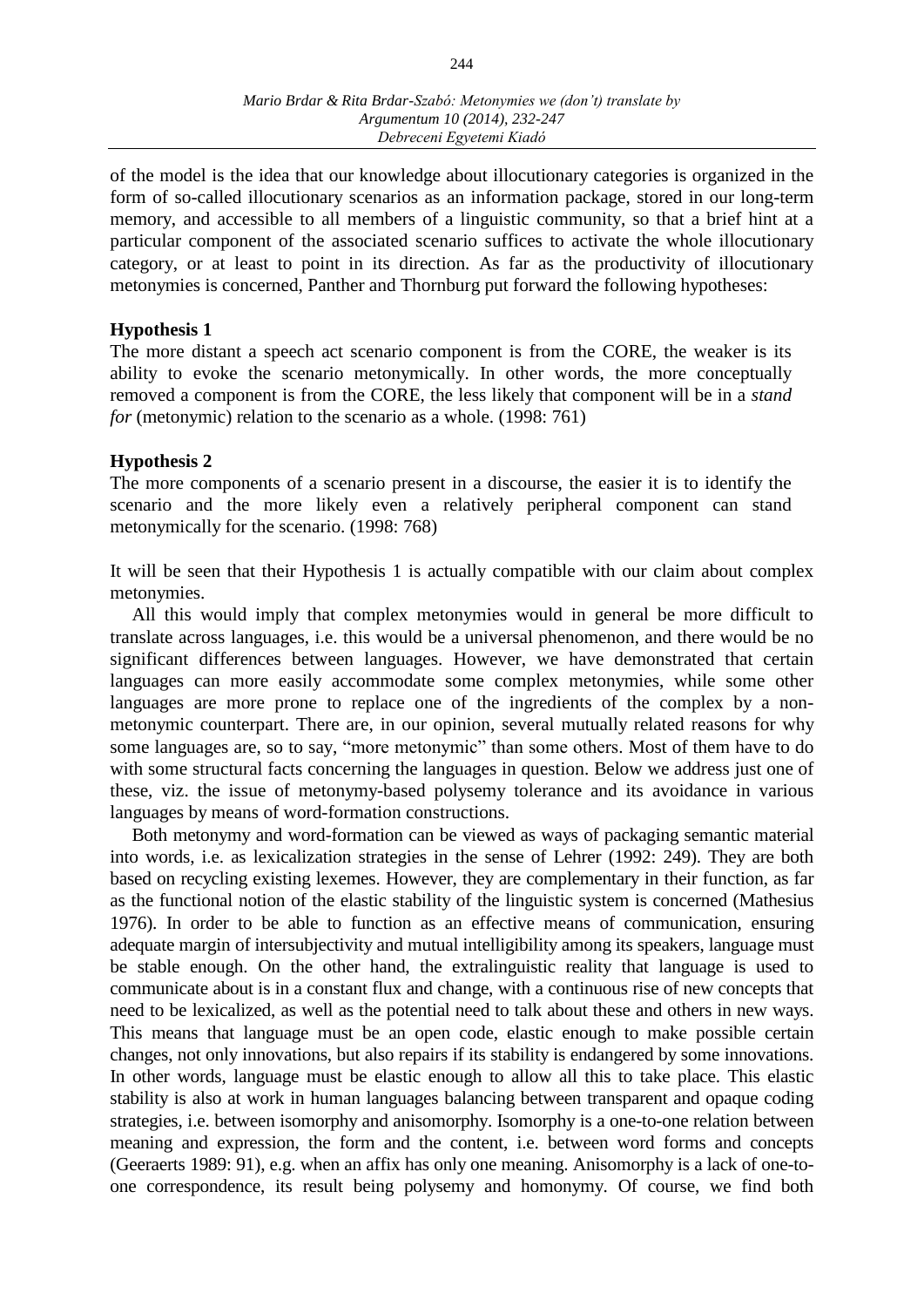isomorphy and anisomorphy in all human languages, they come in a mix with varying proportions of the two. There is a natural tendency in human languages to strive for isomorphy, but things are more complicated than that. Isomorphy increases the burden on storage, as it leads to an increase of lexical items to be stored in the mental lexicon. Anisomorphy relieves this burden but increases the cost of the processing of ambiguity.

Metonymy and metaphor recycle already existing lexemes in a way that maximizes polysemy, i.e. new meanings are added that make the lexemes in question (more) polysemous. In terms of the meaning-expression fit, this results in a decrease of isomorphy in language as a one-to-one relation between meanings and expressions. On the other hand, word-formation as a lexicalization strategy that relies on the recombination of existing lexical items (either free or bound ones) increases isomorphy because it basically preempts polysemy.

The choice between maximizing lexical polysemy and decreasing isomorphy or relying on word-formation and thus increasing isomorphy is not random, but can be linked with the morphological and grammatical systems of the languages in question. Croatian clearly lacks articles, unlike English with both definite and indefinite. The latter seems to be indispensable for switching between count and mass senses of lexemes, as in (15) or (21). This also facilitates sense extensions like the ones exemplified in (26) above. On the other hand, Hungarian and Croatian resolve the issue by resorting to their word-formation system, specifically to their rich networks of suffixation.

#### **References**

- Barcelona, A. (2007): The multi-level role of metonymy in grammar and discourse: A case study. In: Kosecki, K, (ed.): *Perspectives on Metonymy: Proceedings of the International Conference "Perspectives on Metonymy," held in Łódź, Poland, May 6–7, 2005*. Frankfurt am Main: Peter Lang, 103-131.
- Brdar, M. (2007): Where have all the metonymies gone? In: Kosecki, K, (ed.): *Perspectives on Metonymy: Proceedings of the International Conference "Perspectives on Metonymy," held in Łódź, Poland, May 6–7, 2005*. Frankfurt am Main: Peter Lang, 69-86.
- Brdar, M.(2009): Metonymy-induced polysemy and the role of suffixation in its resolution in some Slavic languages. *Annual Review of Cognitive Linguistics* 7, 58-88.
- Brdar, M. & Brdar-Szabó, R. (2007): When Zidane is not simply Zidane, and Bill Gates is not just Bill Gates: Or, Some thoughts on online construction of metaphtonymic meanings of proper names. In: Radden, G., Köpcke, K.-M, Berg, Th., & Siemund, P. (eds.): *Aspects of Meaning Construction*. Amsterdam & Philadelphia: John Benjamins, 125-142.
- Brdar, M. & Brdar-Szabó, R. (2009): The (non-)metonymic use of place names in English, German, Hungarian, and Croatian. In: Panther, K.-U., Thornburg, L.L. & Barcelona, A. (eds.): *Metonymy and Metaphor in Grammar*. Amsterdam & Philadelphia: John Benjamins 229-257.
- Brdar-Szabó, R. (2009): Metonymy in indirect directives: Stand-alone conditionals in English, German, Hungarian, and Croatian. In: Panther, K.-U., Thornburg, L.L. & Barcelona, A. (eds.): *Metonymy and Metaphor in Grammar*. Amsterdam & Philadelphia: John Benjamins, 323-336.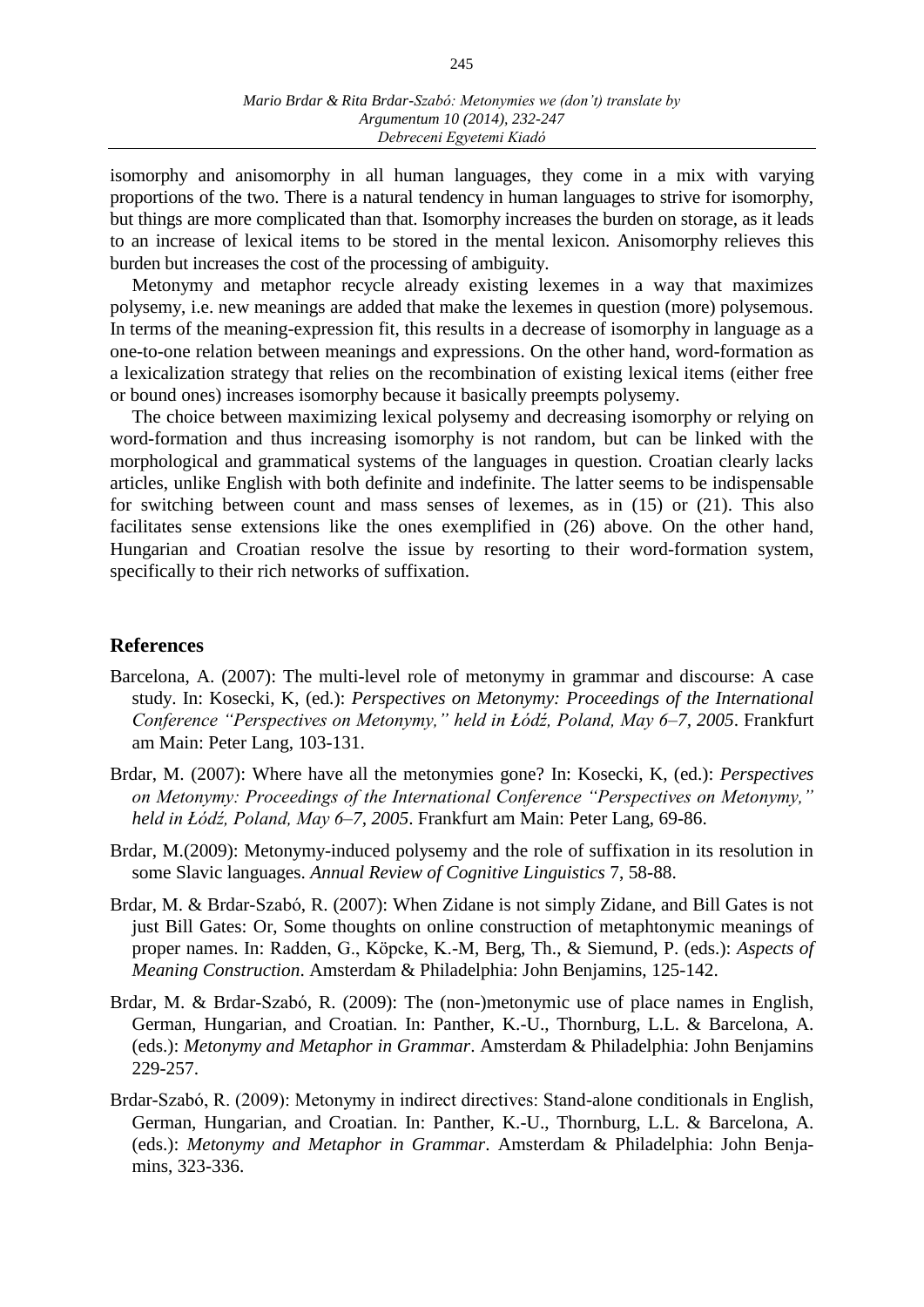- Croft, W. & Cruse, D.A. (2004): *Cognitive Linguistics*. Cambridge: Cambridge University Press.
- Feyaerts, K. (2003): Introduction In: Feyaerts, K. (ed.): *The Bible through Metaphor and Translation: A Cognitive Semantic Perspective*. Oxford: Peter Lang, 7-15.
- Geeraerts, D. (1989): Principles of monolingual lexicography. In: Hausmann, F.J., Reichmann, O., Wiegand, H.E. & Zgusta, L. (eds.) (1989): *Wörterbücher. Ein internationales Handbuch zur Lexikographie – Dictionaries. An International Encyclopedia of Lexicography – Dictionnaires. Encyclopédie internationale de lexicographie 1*. Berlin & New York: Walter de Gruyter, 287-296.
- Gibbs, R.W. (1994): *The Poetics of Mind: Figurative Thought, Language, and Understanding. Cambridge*: Cambridge University Press.
- Hilpert, M. (2007): Chained metonymies in lexicon and grammar: A cross-linguistic perspective on body-part terms. In: Radden, G., Köpcke, K.-M, Berg, Th. & Siemund, P. (eds.): *Aspects of Meaning Construction*. Amsterdam & Philadelphia: John Benjamins, 77- 98.
- Keszler, B. (2000): A Szóképzés [Word-formation]. In: Keszler, B. (ed.): *Magyar grammatika* [Hungarian Grammar]. Budapest: Nemzeti Tankönyvkiadó, 307-323.
- Keszler, B. & Lengyel, K. (2008): *Ungarische Grammatik* [Hungarian Grammar]. Hamburg: Helmut Buske Verlag.
- Kiefer, F. & Ladányi, M. (2000): Morfoszintaktikailag semleges kepzések [Morphologically neutral formations]. In: Kiefer, F. (ed): *Strukturális magyar nyelvtan. 3: Morfológia* [Hungarian Structural Grammar. 3: Morphology]. Budapest: Akadémiai Kiadó, 165-214.
- Laczkó, T. (2000): A melléknévi és határozói igennévképzők [Suffixes deriving participles]. In: Kiefer, F. (ed): *Strukturális magyar nyelvtan. 3: Morfológia* [Hungarian Structural Grammar. 3: Morphology]. Budapest: Akadémiai Kiadó, 409-452.
- Langacker, R.W. (1999): *Grammar and Conceptualization*. Berlin & New York: Mouton de Gruyter.
- Lehrer, A. (1992): A theory of vocabulary structure: Retrospectives and prospectives. In: Pütz, M. (ed.): *Thirty Years of Linguistics Evolution*. Amsterdam & Philadelphia: John Benjamins, 243-256.
- Mandelblit, N. (1995): The cognitive view of metaphor and its implications for translation theory. In: Thelen, M. & Lewandowska-Tomaszczyk, B. (eds.): *Translation and Meaning, Part 3*. Maastricht, Netherlands: Universitaire Press, 483-495.
- Mathesius, V. (1976): Über die Notwendigkeit der Stabilität in der Literatursprache. In: Scharnhorst, J. & Ising, E. (eds.): *Grundlagen der Sprachkultur – Beiträge der Prager Linguistik zur Sprachtheorie und Sprachpflege. Teil 1*. Berlin: Akademie Verlag, 86-102.
- Newmark, P. (1985): The translation of metaphor. In: Paprotté, W. & Dirven, R. (eds.): *The Ubiquity of Metaphor: Metaphor in Language and Thought*. Amsterdam & Philadelphia: John Benjamins, 295-326.